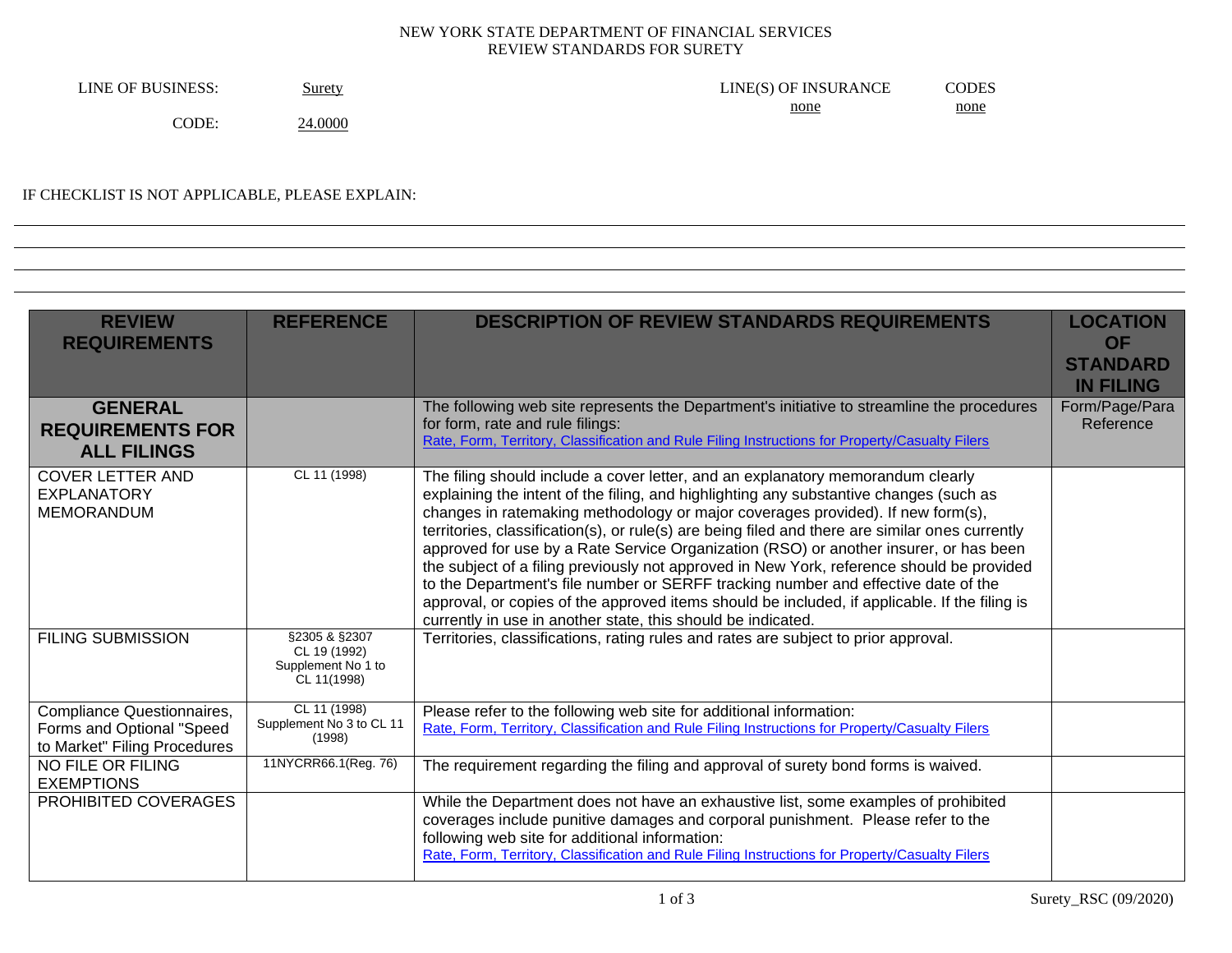## NEW YORK STATE DEPARTMENT OF FINANCIAL SERVICES REVIEW STANDARDS FOR SURETY

| <b>REVIEW</b><br><b>REQUIREMENTS</b>                                                       | <b>REFERENCE</b>                                                             | <b>DESCRIPTION OF REVIEW STANDARDS REQUIREMENTS</b>                                                                                                                                                                                                                                                                                                                                                                                                                                                                                                                                                                                                                                                                                                                                                                                                                                                               | <b>LOCATION</b><br><b>OF</b><br><b>STANDARD</b><br><b>IN FILING</b> |
|--------------------------------------------------------------------------------------------|------------------------------------------------------------------------------|-------------------------------------------------------------------------------------------------------------------------------------------------------------------------------------------------------------------------------------------------------------------------------------------------------------------------------------------------------------------------------------------------------------------------------------------------------------------------------------------------------------------------------------------------------------------------------------------------------------------------------------------------------------------------------------------------------------------------------------------------------------------------------------------------------------------------------------------------------------------------------------------------------------------|---------------------------------------------------------------------|
| SIDE BY SIDE<br><b>COMPARISON</b>                                                          | CL 11 (1998)                                                                 | If the filing is a revision to existing form(s), territories, classification(s) or rule(s); Except for<br>simple, non-substantive changes, a side-by-side comparison of the form(s) or rule(s)<br>being proposed and those currently in use in New York, with all changes clearly marked<br>and explained in the company's cover letter or memorandum must be included. Revisions<br>to classifications and territories should include a comparison between those currently on<br>file (in New York) and those proposed, including relevant statistical data (experience) and<br>any rate or rate relativity effect. There should be a reference to the Department's<br>previous file number and/or a copy of the approval letter in which the current form(s),<br>territories, classification(s) or rule(s) were approved/acknowledged.                                                                          |                                                                     |
| <b>RATES &amp; RATING</b><br><b>PLANS</b>                                                  | §2304 & §2344<br>11NYCRR161 (Reg. 129)<br>Supplement No 4 to CL 11<br>(1998) | All rates, rating plans, and rating rules filings must be submitted in accordance with the<br>instructions of Supplement No. 4 to Circular Letter 11 (1998) which outlines the new<br>mandatory filing procedures effective September 16, 2002. These procedures contain the<br>minimum required information that must accompany all rate, rating plan, and rating rule<br>filings. Rate filings must include appropriate supporting information as outlined in the<br>Rate Filing Sequence Checklist. Please note the relevant requirements contained in<br>Section 2304 of the New York Insurance Law. For commercial lines filings subject to flex-<br>rating under Section 2344, please also refer to Regulation 129 (11 NYCRR 161). Please<br>refer to the following web site for additional information:<br>Rate, Form, Territory, Classification and Rule Filing Instructions for Property/Casualty Filers | Form/Page/Para<br>Reference                                         |
| <b>ADOPTIONS OF RATE</b><br><b>SERVICE</b><br><b>ORGANIZATIONS (RSO)</b><br><b>FILINGS</b> |                                                                              |                                                                                                                                                                                                                                                                                                                                                                                                                                                                                                                                                                                                                                                                                                                                                                                                                                                                                                                   |                                                                     |
| Me Too Filings                                                                             | §2306<br>11 NYCRR 161.7<br>(Reg. 129)                                        | The insurer may discharge its rate filing obligation by giving notice that it uses rates and<br>rate information prepared by a designated rate service organization. Please refer to<br>Regulation 129 for the filing of rates and the relation and role of rates published by a rate<br>service organization and the Department's web site for additional filing information:<br>Rate, Form, Territory, Classification and Rule Filing Instructions for Property/Casualty Filers                                                                                                                                                                                                                                                                                                                                                                                                                                 |                                                                     |
| <b>CONSENT-TO-RATE</b>                                                                     | §2309                                                                        | The application for an excess rate is subject to prior approval. In addition, the application<br>must include the insured's reasons and the application must be signed by the insured.                                                                                                                                                                                                                                                                                                                                                                                                                                                                                                                                                                                                                                                                                                                            |                                                                     |
| <b>CREDIT SCORING AND</b><br><b>REPORTS</b>                                                |                                                                              | The use of credit scoring and reports is limited to the initial underwriting and/or initial tier<br>placement of the risk.                                                                                                                                                                                                                                                                                                                                                                                                                                                                                                                                                                                                                                                                                                                                                                                        |                                                                     |
| <b>INDIVIDUAL RISK RATING</b>                                                              | §2305<br>11NYCRR161.12<br>(Reg. 129)                                         | Individual Risk Submissions not subject to prior approval shall not filed with the<br>Department. All such information shall be retained in the insurer's individual underwriting<br>file for each policy issued for a period of five years from the date of first issuance of such<br>policy.                                                                                                                                                                                                                                                                                                                                                                                                                                                                                                                                                                                                                    |                                                                     |